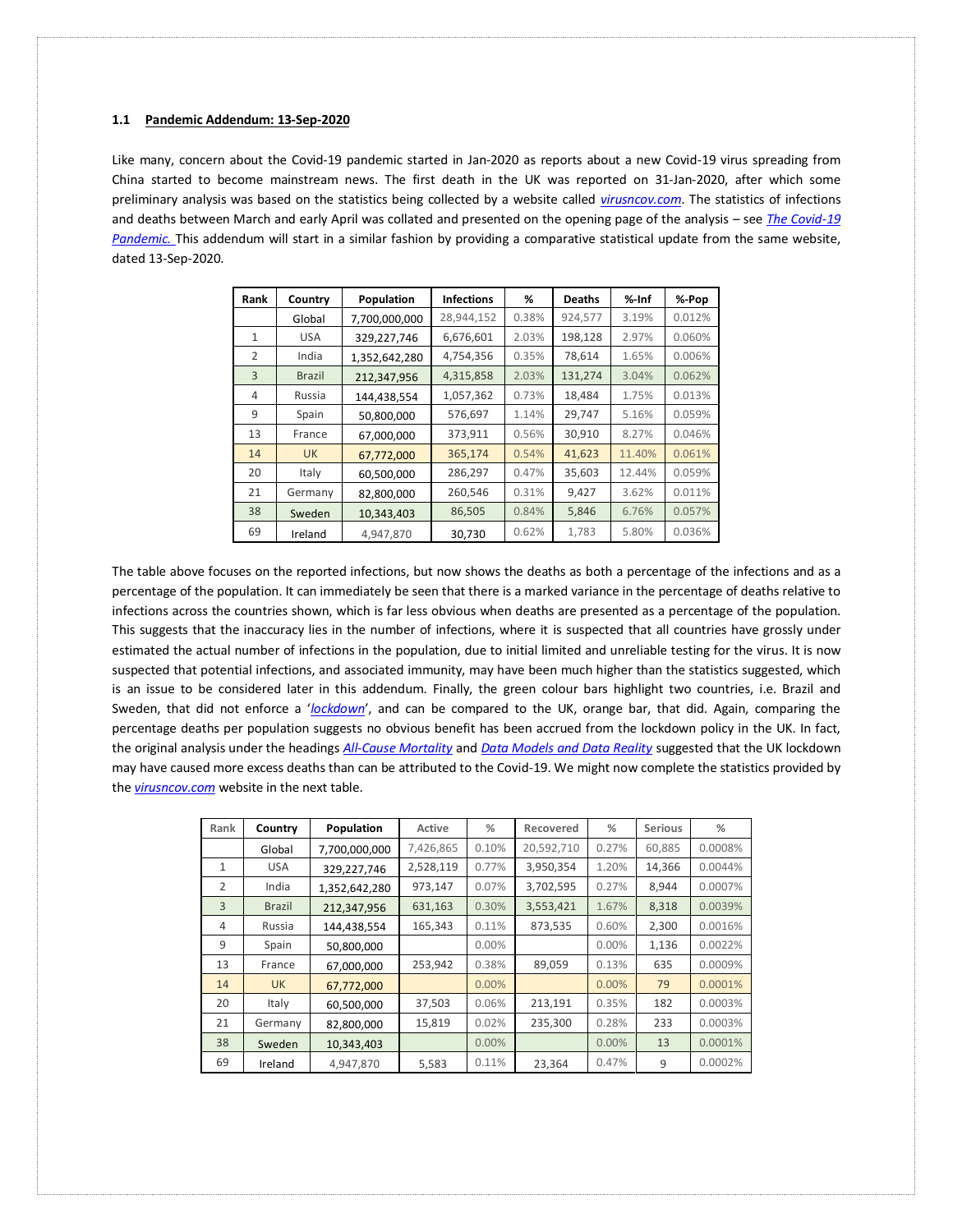*[The Mysearch Website](http://www.mysearch.org.uk/)*

As it has been suggested that the number of infection cases is probably being grossly under estimated, the percentage figures shown in the table above are relative to population, not infections. Even so, we might still have to question the accuracy of these figures; especially as countries like the UK do not seem to know the number of active and recovered cases. In addition to the accuracy concerns raised above, the number of deaths, directly attributable to Covid-19, might also be questioned based on the suspicion that many deaths attributed to Covid-19 only reflects the potential presence of the virus at the time of death and not the actual cause. For example, Professor Walter Ricciardi, scientific adviser to Italy's minister of health, has stated that possibly only 12% of death certificates show a direct causality to the coronavirus, such that 88% of deaths were actually attributable to one or more pre-existing morbidities. If so, the average 0.06% deaths per population in the first table might be reduced to 0.007%, which might then be compared to the 1% of the population who might be estimated to die, on average, in a given population, i.e. less than 1% of 1%. Of course, this analysis might rightly be challenged as not being authoritative, such that other sources of supportive evidence possibly needs to be tabled at this point.

*Note: The first source of information to be cited is a video by Ivor Cummins entitled '*[Viral Issue Crucial Update](https://www.youtube.com/watch?v=8UvFhIFzaac)  [8-Sep-2020](https://www.youtube.com/watch?v=8UvFhIFzaac)*'. Ivor Cummins has published many informative videos on his* [YouTube channel](https://www.youtube.com/channel/UCPn4FsiQP15nudug9FDhluA)*, which only cites official data, although possibly subject to more analytical rigour than normally found on mainstream media.*

While the reader should first review the video for themselves, this discussion will also make some additional comments starting with the graph displayed at the beginning of the video and reproduced below, but now revised to 16-Sep-2020.



This graph shows the Covid-19 deaths estimated per million, which this discussion will translate into the UK population. Based on the chart above, the 14 deaths per million for the UK in Apr-2020 would translate to a peak of 938 deaths for its 67 million population, which had fallen below 1 death per million, or 67 deaths per day, by 13-Aug-2002. However, based on later *[NHS](https://www.england.nhs.uk/statistics/statistical-work-areas/covid-19-daily-deaths/)  [data](https://www.england.nhs.uk/statistics/statistical-work-areas/covid-19-daily-deaths/)*, the number of total deaths on 12-Sep-2020 was 2, not 67, such that we possibly need to revise the risk assessment. On average, about 1% of the UK population die every year, where in 2018, this figure was 637,000 or 1745 per day. Therefore, the peak UK 938 daily deaths would correspond to about 53% of the 1745 daily average, but if now fallen to 2, might be better compared to influenza deaths in the UK. Currently, as of 13-Sep-2020, the *[virusncov.com](https://virusncov.com/)* website is reporting an accumulated total of 41,623 UK deaths, which is about 6.5% of the average yearly deaths in the UK, but where the Covid-19 virus might simply have been present and not necessarily the cause of death. Given the questioning of the accuracy of Covid-19 deaths directly attributable to the virus and not the effects of age, immune deficiencies and co-morbidities, the figure of 41,623 could reasonably be revised downwards, such that they are comparable to many influenza seasons in recent years. However, given some of the concerns expressed about UK statistics, we might make reference to the situation in Ireland and the data produced by the *[Health Protection Surveillance Centre](https://www.hpsc.ie/)*, see next chart.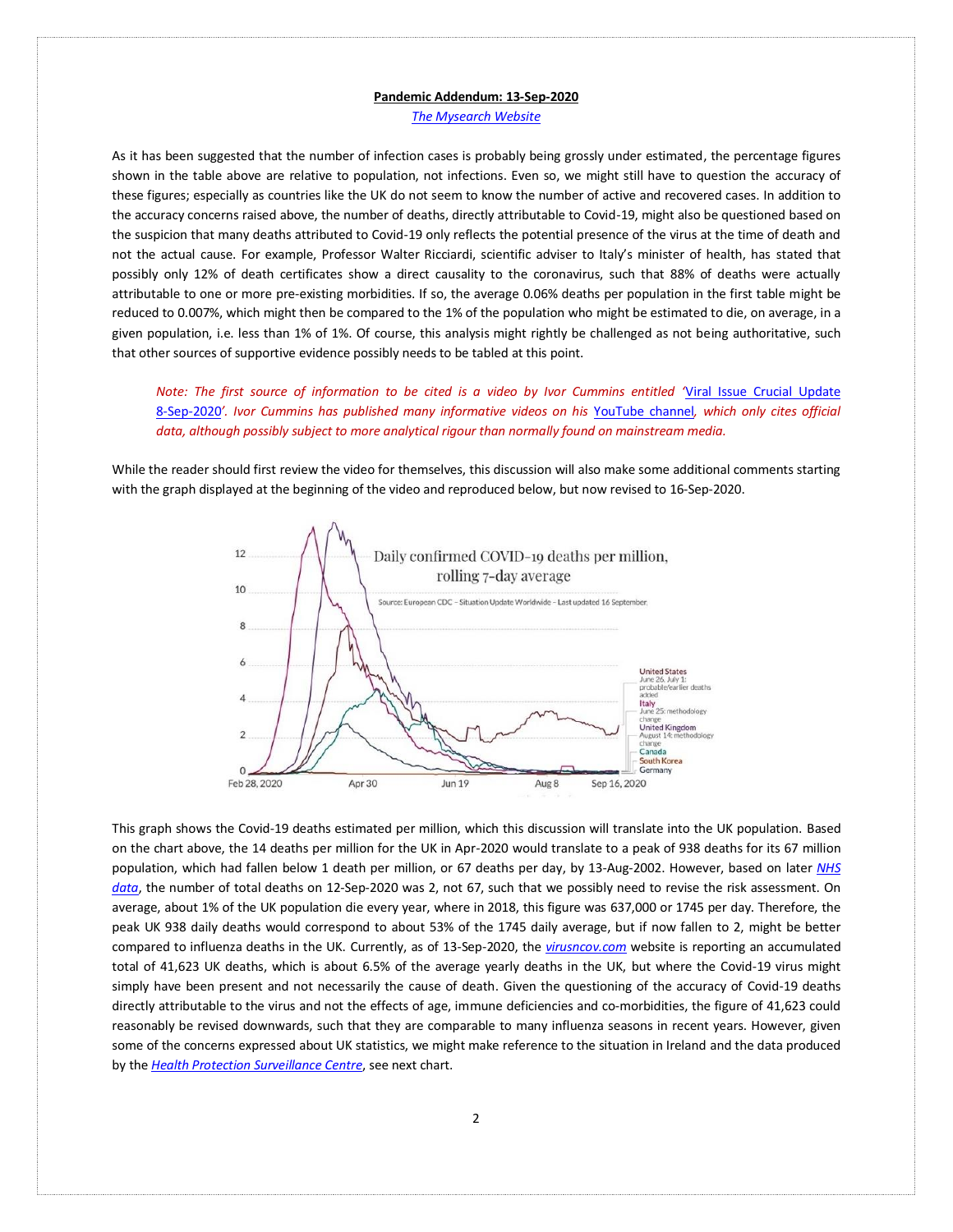*[The Mysearch Website](http://www.mysearch.org.uk/)*

Based on the numbers in the chart below, there have been a total of 1,777 Covid-19 deaths in Ireland. However, 1,677 of these deaths had 1 or more comorbidities, where the median age of those who died, i.e. 84, was 2 years older than the average age in Ireland, i.e. 82.

> Deaths among COVID-19 cases Table 7: Summary of deaths in all COVID-19 cases in Ireland 02/09/2020

|                                            | <b>Number</b> | Percent |
|--------------------------------------------|---------------|---------|
| Total number of deaths                     | 1,777         |         |
| Total number of cases hospitalised         | 758           | 42.66   |
| Cases admitted to ICU                      | 94            | 5.29    |
| Cases not admitted to ICU                  | 664           | 37.37   |
| Number with underlying clinical conditions | 1,677         | 94.37   |
| Median age (years)                         | 84            |         |
| Mean age (years)                           | 82            |         |
| Age range (years)                          | $17 - 105$    |         |

However, it might be suggested that only 100 (1777-1666) deaths might be directly attributed to Covid-19, i.e. 5.6%, which while appreciably lower than the Italian suggestion of 12% might still be a more accurate risk assessment than assuming all 1777 deaths were caused by Covid-19. It might also be highlighted that the total number of deaths in Ireland in 2014 was estimated to be 29,368, which is 0.59% of its 4,947,870 population. As such, even the figure of 1777 Covid-19 deaths would only amount to 6% of the yearly deaths, while the reduced figure of 100 covid-19 deaths would correspond to 0.0034%.

*Note: When the Covid-19 pandemic was first perceived back in Feb-2020, there was a plausible justification for precautionary measures to be enforced, e.g. lockdowns. However, subsequent official statistics questions the efficacy of such policies to change the course of the 'pandemic'. In fact, differentiating Covid-19 from the yearly statistics associated with influenza has become increasingly difficult, such that the economic and social impact of lockdown policies not only appear ineffective, but actually harmful to the majority of the population below the age of 60.*

If we return to the details in the *[Ivor Cummins video](https://www.youtube.com/watch?v=8UvFhIFzaac)*, he proceeds to do a comparison of the impact of Covid-19 in the UK, with lockdown, versus Sweden, with basic social distancing, where the following graph left was produced by the Swiss Policy Research Group – see *[Deaths in Sweden](https://swprs.org/covid19-lethality-how-not-to-do-it/)* chart for details.



The *[Deaths in Sweden](https://swprs.org/covid19-lethality-how-not-to-do-it/)* link also provides some additional insight, see following quote, for what is defined as the *[Infection](https://en.wikipedia.org/wiki/Case_fatality_rate)  [Fatality Rate \(IFR\)](https://en.wikipedia.org/wiki/Case_fatality_rate)*, which although seemingly similar in scope to the deaths per infections percentages quoted in the earlier tables, requires an accurate assessment of infections to be meaningful, which appears absent in the *[virusncov.com](https://virusncov.com/)* website statistics.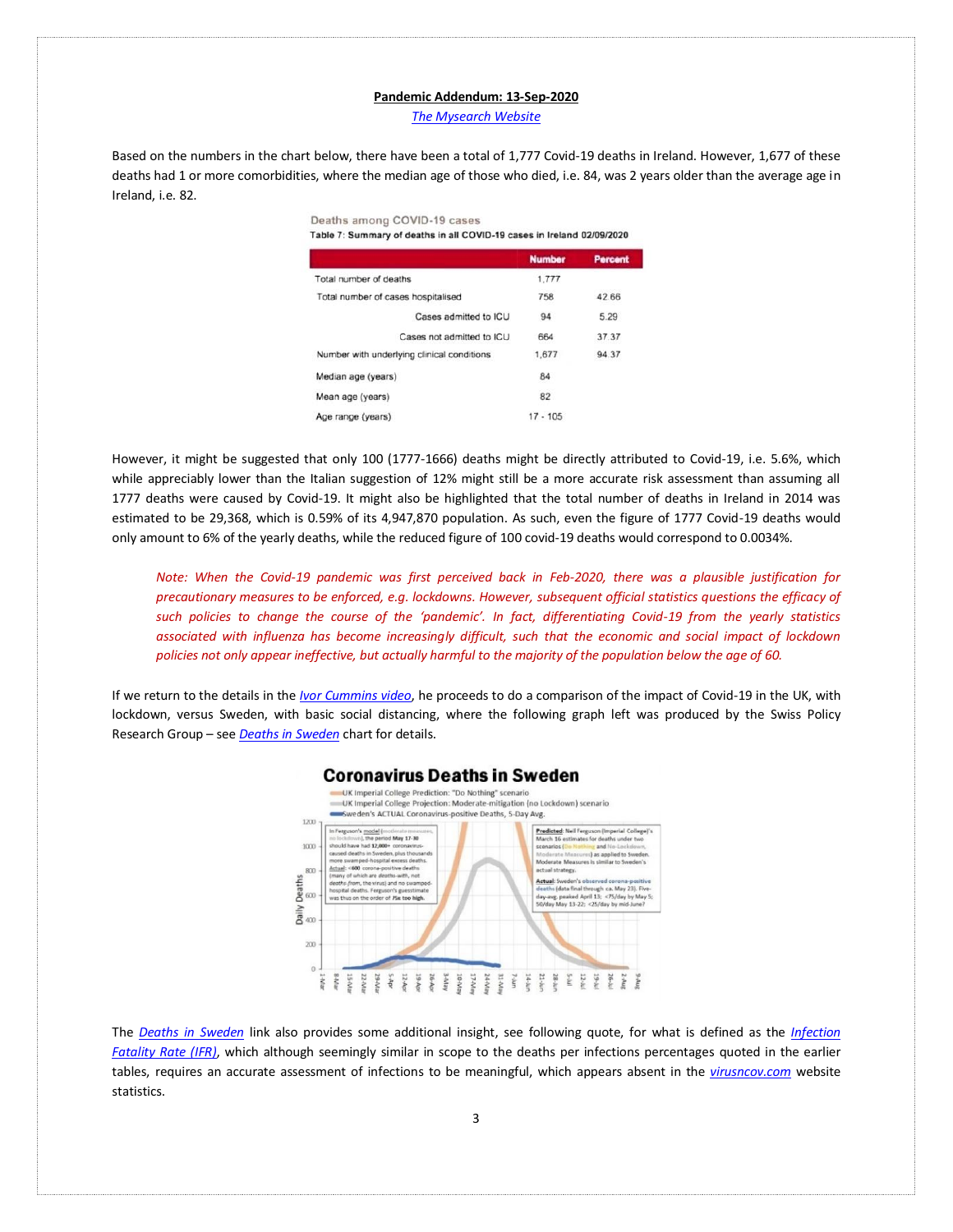*[The Mysearch Website](http://www.mysearch.org.uk/)*

*Most antibody studies showed a population-based IFR between 0.1% and 0.3%, which is comparable to a severe influenza. In fact, for people under 50, the Covid19 IFR is rather lower than for influenza. A few hotspots did show locally higher IFRs of up to 0.7%, but these places usually were affected by a collapse in elderly care due to infections or panic.*

We might see the distribution of the percentage Covid-19 deaths against age in the chart below, which was discussed under the heading of *[All-Cause Mortality](http://www.mysearch.org.uk/website4/html/27.Mortality.html)*. Basically, people under the age of 60 appear to have minimal risk from Covid-19 provided this risk is not aggravated by what is now often referred to as *[metabolic syndrome](https://en.wikipedia.org/wiki/Metabolic_syndrome)* – see video *[Metabolic Syndrome Is caused by](https://www.youtube.com/watch?v=Wtof98E8cC4)  [high insulin](https://www.youtube.com/watch?v=Wtof98E8cC4)* for a 5 minute introduction.



At this point, the official statistical evidence associated with Covid-19 across all countries appears to question the efficacy of any lockdown policy for the following reasons:

- The Covid-19 virus is not as deadly as first feared, especially for younger age groups.
- It is now recognised that the worst-case susceptibility is biased towards age and existing comorbidities.
- UK/Lockdown vs Sweden/Social Distancing comparisons shown no appreciable difference in deaths per population.

Let us now consider two further issues, which tend to be often misreported or ignored in the mainstream media, i.e. the *[efficacy of face-masks](https://www.youtube.com/watch?v=2zxvhL1zA18)* and the *[Polymerase Chain Reaction \(PCR\) tests](https://en.wikipedia.org/wiki/Polymerase_chain_reaction)*. The first link is evidence given to a special committee of the Irish Government by *[Professor Carl Heneghan](https://en.wikipedia.org/wiki/Carl_Heneghan)* on 13-Aug-2020, where he explains why face-masks are ineffective when used by the general public, which might be summarised in the quoted statistic below:

#### *"200,000 people would have to wear a face mask for 1 week to prevent 1 infection."*

Again, returning to the *[Ivor Cummins](https://www.youtube.com/watch?v=8UvFhIFzaac) video* at time (24:12), he addresses what he calls a '*casedemic'* that is created by increasing numbers of PCR tests being carried out in many countries. Within the framework of a casedemic, the number of infection cases increases without any appreciable increase in deaths, which the video explains in some detail by referencing the site linked in the question: [Are you infectious if you have a positive PCR test result for COVID-19?,](http://www.cebm.net/covid-19/infectious-positive-pcr-test-result-covid-19) again authored by *[Professor](https://en.wikipedia.org/wiki/Centre_for_Evidence-Based_Medicine)  [Carl Heneghan](https://en.wikipedia.org/wiki/Centre_for_Evidence-Based_Medicine)*. The findings of the '*[Centre for Evidence-Based Medicine](https://www.cebm.net/)*' is summarised below.

The PCR detection problem is ubiquitous for RNA viruses as viral RNA can be detected long after the disappearance of *the infectious virus. The immune system works to neutralise the virus and prevent further infection. Whilst an infectious stage may last a week or so, because inactivated RNA degrades more slowly over time, it may still be detected many weeks after infectiousness has dissipated. Therefore, while PCR detection of viruses is helpful so long as its limitations are understood; while it detects RNA in minute quantities, caution needs to be applied to the results as it often does not detect infectious viruses.*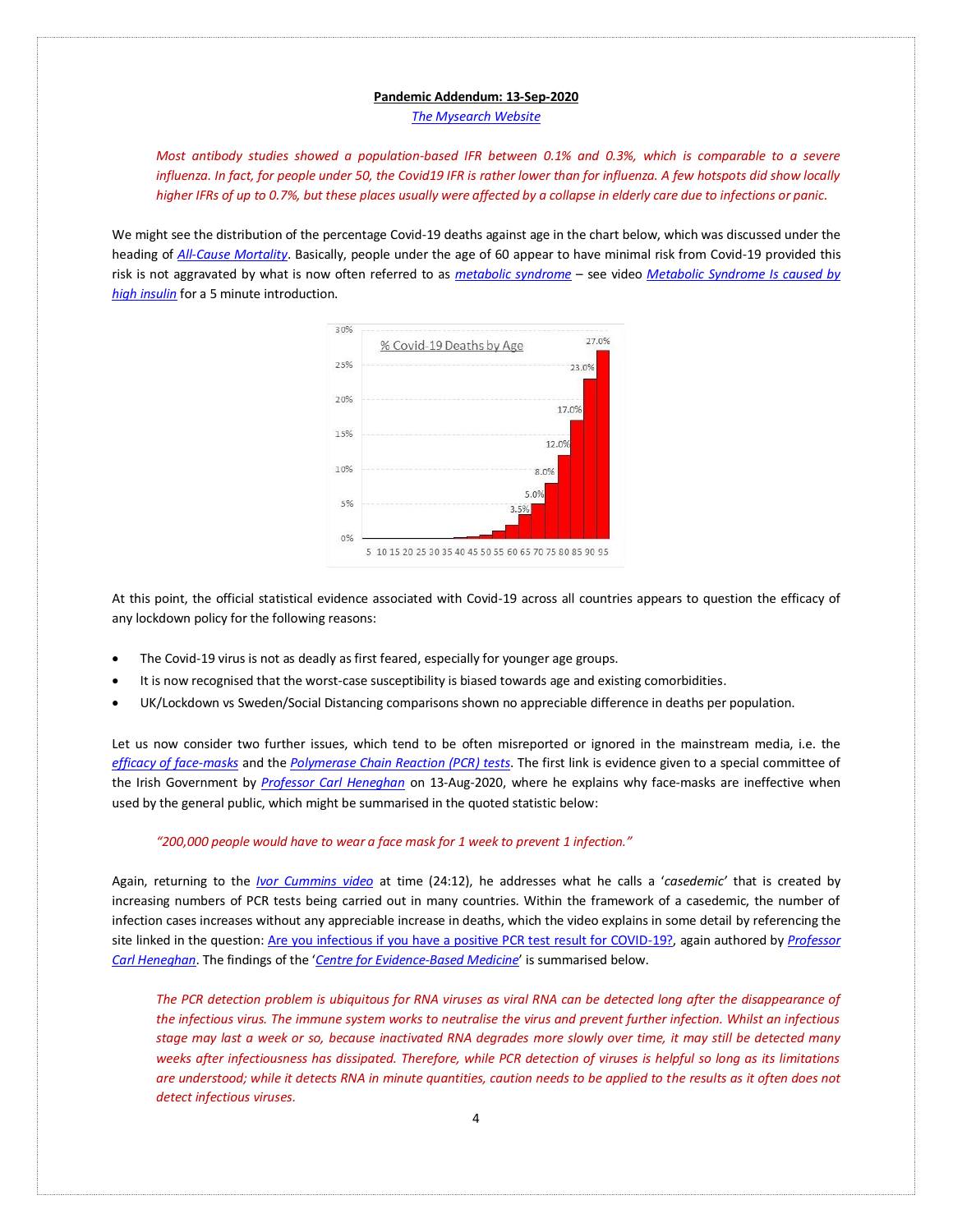*[The Mysearch Website](http://www.mysearch.org.uk/)*

Another issue covered in the *[Ivor Cummins video,](https://www.youtube.com/watch?v=8UvFhIFzaac)* at time (18:50), is seasonality, which is possibly important to understand before we discuss epidemiological models and the accuracy of their predictions. For these models have been used in the formation of public policy to address the Covid-19 pandemic, i.e. lockdown and social distancing, such that we need some understanding of the complexity of all the variables needed to be taken into consideration. First, it needs to be highlighted tha[t](https://en.wikipedia.org/wiki/Coronavirus) *[coronaviruses](https://en.wikipedia.org/wiki/Coronavirus)* are a group of related *[RNA viruses](https://en.wikipedia.org/wiki/RNA_virus)*, which can all cause illness in humans, primarily flu-like respiratory infections that can range from mild to lethal. Mild illnesses are often associated with

the *[common cold,](https://en.wikipedia.org/wiki/Common_cold)* which might be linked to other viruses, e.g. *[rhinoviruses](https://en.wikipedia.org/wiki/Rhinovirus)*, while other strains of viruses can cause *[SARS](https://en.wikipedia.org/wiki/Severe_acute_respiratory_syndrome)*, *[MERS](https://en.wikipedia.org/wiki/Middle_East_respiratory_syndrome)* and now *[Covid-19](https://en.wikipedia.org/wiki/Coronavirus_disease_2019)*. In this context, the '*novel coronavirus'* or SARS-CoV-2 is not really that novel as it belongs to a family of viruses, which have been in circulation for over two decades. This point is highlighted because it might suggest that a certain percentage of any population might have already developed a degree of immunity – see video *[SARS2 reactive T-cells: 17-Jul-2020](https://www.youtube.com/watch?v=tDdZQlTwxrA)* for more details. However, it has long been recognised that the impact of many of these viruses is seasonal, as suggested in the diagram right.



*Note: One suggestion being forwarded to explain this seasonality is* 

*based on the uptake of vitamin-D with UVB sunlight in the summer months in northern latitudes, which is reversed in southern latitudes. This idea also suggests why people of darker skin colour, who now live in higher latitudes, may be more susceptible to the Covid-19 virus - see* [Vitamin D Status and Viral Interactions: 27-Apr-2020.](https://www.youtube.com/watch?v=aXw3XqwSZFo&t=610s)

So far, this outline has tried to quantify the many factors that influence the spread and seriousness of the Covid-19 pandemic by making reference to official statistics and expert opinion, such that we might judge the effectiveness of '*[lockdown](https://en.wikipedia.org/wiki/Lockdown)*' policies. Initially, one of the main arguments originally cited, especially in the UK, was an epidemiological model linked to the *[Imperial](http://www.mysearch.org.uk/website4/pdf/Imperial-College-COVID19.pdf)  [College COVID-19 Report: 16-Mar-2020](http://www.mysearch.org.uk/website4/pdf/Imperial-College-COVID19.pdf)*. Today, actual statistics appear to discredit the projection of the Imperial model, which might be described as a form of SIR model first discussed on the opening page of the *[Covid-19 Pandemic](http://www.mysearch.org.uk/website4/html/22.Covid19.html)* analysis, where the SIR acronym stands for '*Susceptible, Infected and Recovered'*. While this discussion will not repeat the mathematical details that can be reviewed via the link, this discussion might attempt to review what has now been learnt about the various factors that drives the SIR model to produce the outcome characterised in the chart right, where figures are normalised in percentages. Before we discuss the characteristics of the chart, the idea of the *[basic reproduction number \[R0\]](https://en.wikipedia.org/wiki/Basic_reproduction_number)* needs to be clarified in terms of the effective reproduction number  $[R<sub>E</sub>]$ 

*Note: The value of [R0] of a specific virus is generally defined as the expected number of cases directly generated by one case in a population, where all individuals are assumed to be susceptible to infection. Despite the reference above suggesting a Covid-19 value of [R0] between [3.8–8.9], the University of Oxford's Covid-19 Evidence Service Team estimated that SARS-CoV-2, responsible for the Covid-19 pandemic, has an estimated value [R0] of ~2.63, although other estimates vary between 0.4 and 4.6. However, estimates may vary due to demographic and geographic differences in the populations affected.* 



The outcome of the SIR model can be highly dependent on the initial value

of {R0] assumed, such that the predictive accuracy of these models can be questionable based on overly simplistic assumptions that are then proved wrong, as in the case of the Imperial model. There can also be a misunderstanding of the effective infection rate  $[R<sub>E</sub>]$  at any given point in time or the overall susceptibility within the collective population based on both demographic and geographic differences.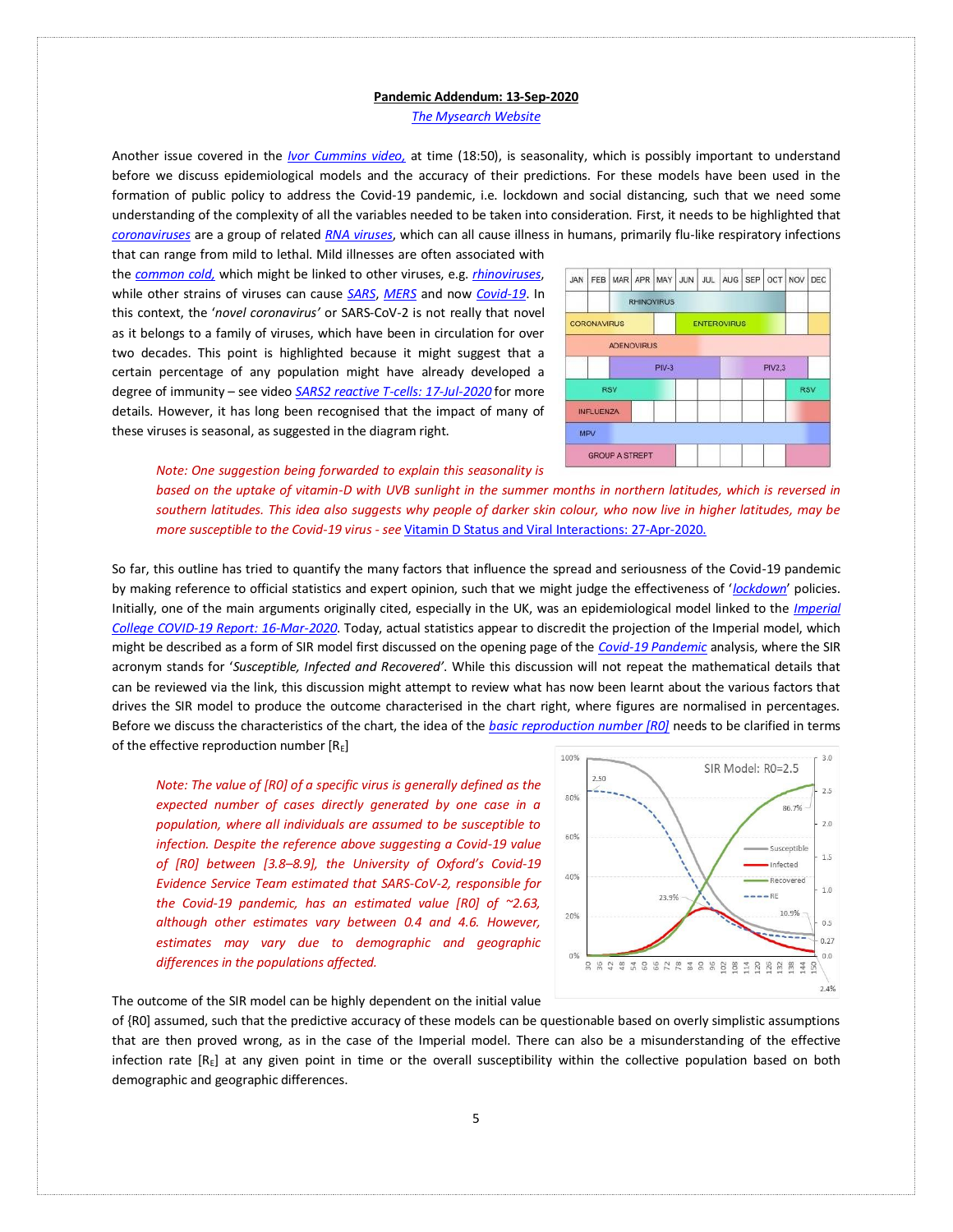*[The Mysearch Website](http://www.mysearch.org.uk/)*

*Note: Without detailing all the technical arguments, the effective rate [RE] is a function of time, i.e. RE=(β/γ)\*S(t)], where [β] is the infection rate of the virus, [γ] the recovery rate and [S] is the number of remaining susceptibles that changes as a function of time, such that [RE] reflects a negative growth rate, which is shown on the previous chart as a blue dotted line with the scale on the right starting at [R0=2.5] and falling to [RE=0.27]. However, what we might understand from this outline, and previous statistics, is that certain demographic groups within a given population are more susceptible than others, e.g. by age and comorbidities. Likewise, certain geographic regions within a population may have already been exposed and therefore become less susceptible, e.g. urban versus rural populations. Of course, if the model really has no accurate assessment of the number of remaining susceptibles [S] in all these different groups, then a SIR model will simply generate erroneous predictions, as per the Imperial model – see video Vastly Under-Counting Population* [Immunity: 17-Jul-2020](https://www.youtube.com/watch?v=LpolB39Snn0) *for further details.*

If we look at the %-values suggested by the chart above, based on an initial value of [R0=2.5], the number of infections peaks below 25%, although if an initial value of [R0=5] is modelled, then the number of infections peaks above 50%. While this analysis is neither authoritative or rigorous, it suggests the degree of *[herd immunity](https://en.wikipedia.org/wiki/Herd_immunity)* may also depend on the initial value of [R0] assumed, which is dependent on demographic factors in a population, e.g. *[average age](https://www.youtube.com/watch?v=xQIyfp_731g)* and *[Vitamin-D deficiency](https://www.youtube.com/watch?v=VUaVjGqPoOI)* for example – see *Covid 19 - [Chart and Stats Essentials: 28-Jun-2020](https://www.youtube.com/watch?v=AhH42NqzREg)* for more in depth details and opinion.

*Note: By way of a general sanity check of the SIR model above, we might consider the case of the [Diamond Princess](https://en.wikipedia.org/wiki/COVID-19_pandemic_on_Diamond_Princess), which was a cruise ship that began its voyage on 20-Jan-2020. Subsequently, an increasing number of passengers tested positive for the Covid-19 virus and the ship was held in quarantine until 1-Mar-2020. Over this time, 567 out of 2666 passengers and 145 of the 1045 crew were infected and 14 died.* 

If we treat this incident as a simple population case-study, then 21.2% of the passengers and 13.8% of the crew were infected. While there were possibly many reasons for the difference in these infection rates, the age demographics of the passengers and crew might account for some of this difference. Overall, 19.1% of the 3711 people onboard were infected, where the 14 deaths represented 1.96% of those infected, but only 0.37% of the ship's population. While this case study is hardly definitive, it does not seem to contradict the previous SIR model based on [R0=2.5]. Of course, one of the problems already highlighted with these SIR models is the variance in demographics and geography when extended to the population of an entire country. So, while based on only a limited assessment, it is still difficult not to conclude that SIR models may only be of limited use, if they cannot accurately quantify the complexity of an entire population in terms of its demographic distributions and geographic differences. If this is the case, we might also begin to understand why different regions, with demographic and geographic variations, may have vastly different susceptible populations, such that regional spikes in both infections and deaths may occur over different periods of time, such that they should not be immediately interpreted as evidence of a '*second-wave',* especially when seasonality is taken into account.

*Note: One of the reasons for highlighting the 'seasonal' effects associated with most viruses is that northern hemisphere*  countries are now starting to enter their winter months. As such, there will probably be a natural increase in viral *infections of all types, which should not necessarily be described as a 'second-wave'. However, it is suspected that this argument will be ignored by most mainstream sources.* 

While this addendum has made no claim to be authoritative on the issues being discussed, it has in conjunction with the earlier analysis of the *[Covid-19 pandemic](http://www.mysearch.org.uk/website4/html/22.Covid19.html)*, published in Jun-2020, tried to make reference to official sources of data and the opinion of recognised experts to justify some of its conclusions – see *[Data Models and Data Reality](http://www.mysearch.org.uk/website4/html/28.Models.html)* for more details.

*Note: Many of the sources used are summarised in chronological order in an [appendix](#page-0-0) at the end of this document, such that the reader might get a better idea as to the wider 'evolution' of understanding surrounding the Covid-19 pandemic along the timeline of the last 6 months.*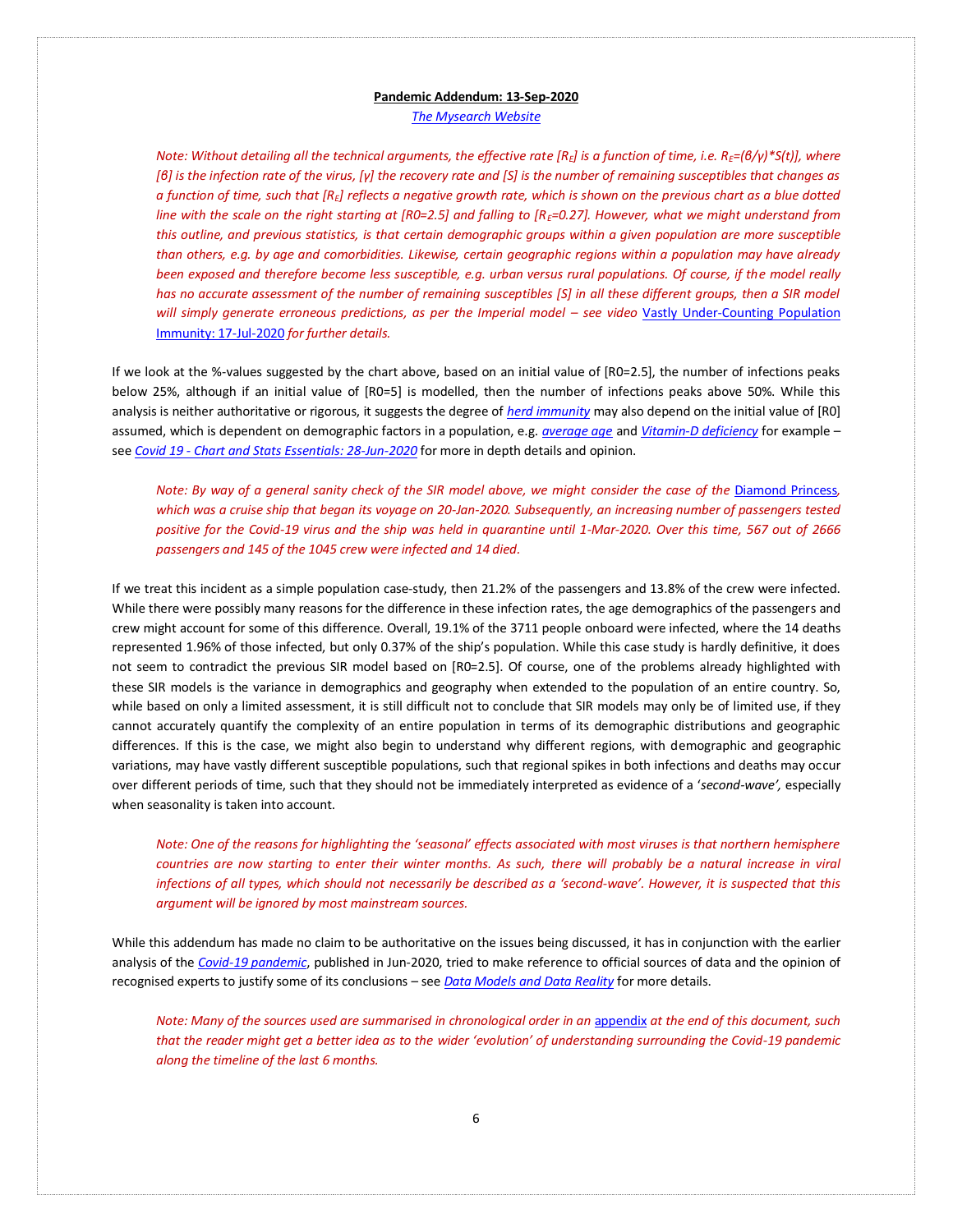*[The Mysearch Website](http://www.mysearch.org.uk/)*

However, despite the statistical arguments, it possibly needs to be highlighted that this addendum is not making an argument that the Covid-19 pandemic does not pose a threat to life, only that government lockdown policies should be reconsidered in light of a more open and honest debate about the actual risks associated with the Covid-19 virus – see *[All-Cause Mortality](http://www.mysearch.org.uk/website4/html/27.Mortality.html)* for more details. In this context, an earlier discussion entitled *[The Efficacy of Lockdown](http://www.mysearch.org.uk/website4/html/24.Lockdown.html)* produced a similar table as shown next.

| <b>Risk Groups</b> | Pop        | % of Pop | %-Working | % Death |  |
|--------------------|------------|----------|-----------|---------|--|
| Low-Risk under 50  | 35.778.000 | 53.40%   | 82.00%    | 1.00%   |  |
| High-Risk over 50  | 31.423.000 | 46.90%   | 18.00%    | 27.70%  |  |

Based on broad estimates, people under 50 represent 53.4% of the UK population, but over 80% of its working population, where their risk of death is 27 times lower, on average, than the groups over 50. Within this generalisation, an argument can be made that *'lockdown'* restrictions should not have included people below 50, including children who have almost zero-risk, such that their social lives and jobs along with the wider economy might have been maintained. In reality, the main victims of the Covid-19 pandemic were often elderly people in care-homes, which the lockdown policy failed to protect in practice. So, having established a baseline of expert opinion surrounding the current status of the Covid-19 pandemic, albeit seemingly contradicting the position of government experts, this discussion will now consider the more controversial issues linked to the next question.

## *Why are so many governments still pursuing a lockdown strategy?*

Let us first widen the scope of the discussion beyond just the technical issues surrounding a viral pandemic in order to consider the implications associated with lockdown policies, which not only affect the social freedom of most people, but in many cases has imposed a financial burden on them, as well as their national economy. We might start this process by considering the arguments in the video[: The scientific community overreacted to the threat of Covid-19: 14-Sep-2020.](https://www.youtube.com/watch?v=_3L-gE6of9Q&t=31s)

*Note: Jay Bhattacharya, MD, PhD, is a professor of medicine at Stanford University's Centre for Primary Care and Outcomes Research, director of Stanford's Centre on the Demography and Economics of Health and Aging and a senior*  fellow at the Stanford Institute for Economic Policy Research. As such, he appears well qualified to open this section of *the discussion.* 

We will now follow the previous wide ranging video with one that focuses on the suggestion that governments have tried to scare the population into accepting their lockdown policies, while making little attempt to debate or justify these policies – see *[Trying to scare people is not a solution: 5-Sep-2020](https://www.youtube.com/watch?v=V1kivpG3i2E)*.

*Note: John Ioannidis is a physician, scientist, writer and Stanford University professor who has made contributions to evidence-based medicine, epidemiology, and clinical research. He also studies scientific research published in the field of clinical medicine and the social sciences. Again, he appears well qualified to discuss these wider issues.* 

One of the possible unintended consequences of scaring people by not informing them of the real risks, especially by age demographics, is that society as a whole may make irrational decisions. In many countries, people appear unwilling to return to their normal lives, e.g. work and schools, because they believe that the threat of the Covid-19 virus still exists. Of course, this risk does exist in some cases, but where the statistical analysis now suggests that the risk, for most people, is now comparable to influenza, which we have always faced on a seasonal basis. Of course, if mainstream sources present this seasonal effect as evidence of a '*second wave*', then the adverse effects on people's lives, both socially and economically, might persist by their own choice. Whether some powerful groups might perceive an advantage in this situation to pursue their own self-interests is speculative, but not necessarily unwarranted – see video '*The Great [Reset Agenda'](https://www.youtube.com/watch?v=1xO723gH7Go&t=852s)* for an appraisal of this idea.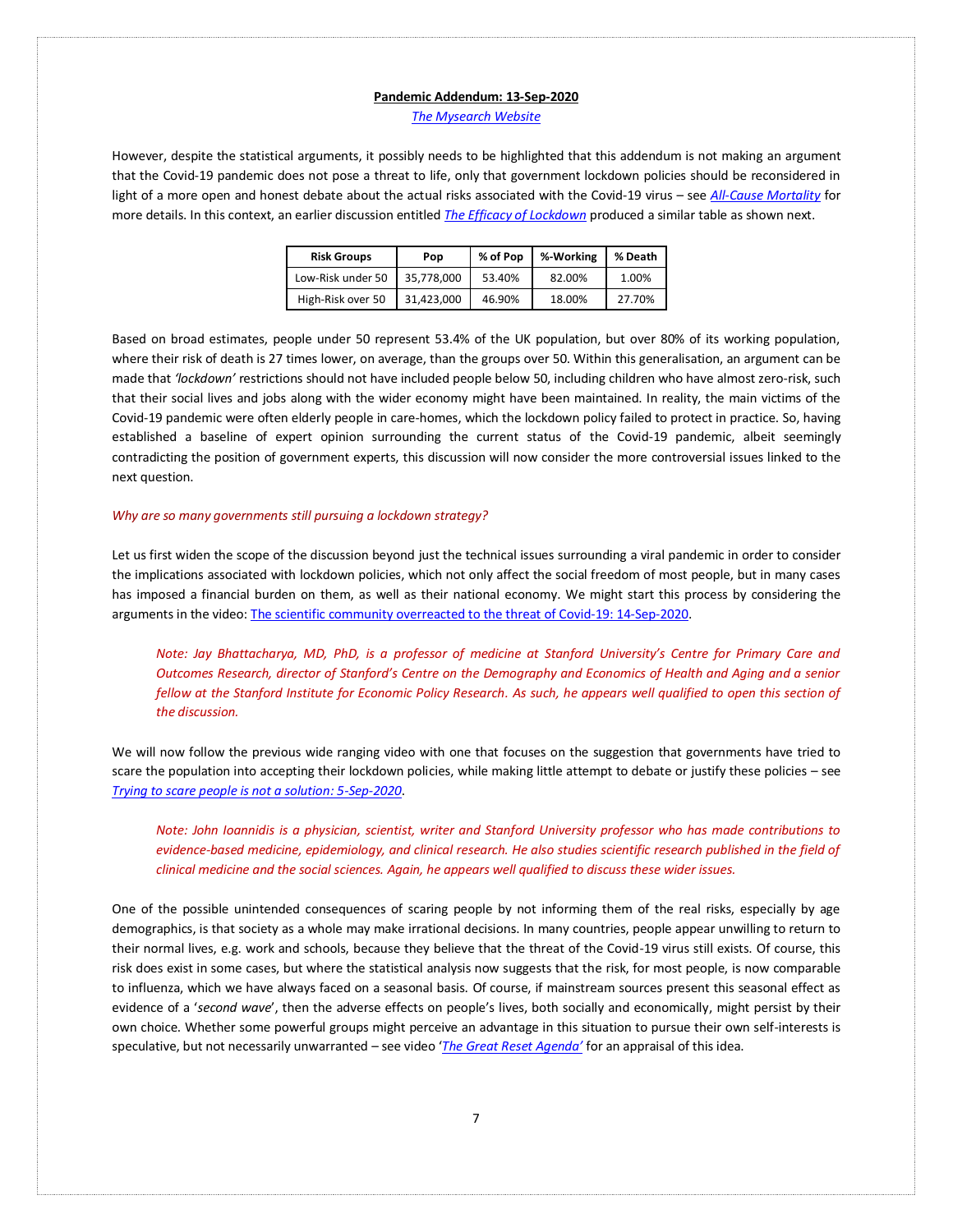*[The Mysearch Website](http://www.mysearch.org.uk/)*

*Note: While this discussion will not pursue the potential implications associated with a 'Great Reset', it might reiterate some earlier concerns raised in the* [Propaganda and the Covid-19 Pandemic](http://www.mysearch.org.uk/website4/html/23.Propaganda.html) *discussion. These concerns were linked to the* [Vaccine Impact Modelling Consortium](https://www.vaccineimpact.org/) *and one of its partners, e.g.* [Imperial College London](https://en.wikipedia.org/wiki/Imperial_College_London) *who produced the discredited SIR model and advised the UK government on the need for a lockdown policy.*

However, the partnership implied in the note above also includes the *[Bill & Melinda Gates Foundation](https://en.wikipedia.org/wiki/Bill_%26_Melinda_Gates_Foundation)* and the *[Gavi Vaccine](https://en.wikipedia.org/wiki/Gavi,_the_Vaccine_Alliance)  [Alliance](https://en.wikipedia.org/wiki/Gavi,_the_Vaccine_Alliance)* as primary funders, where Professor Neil Ferguson was listed as the Acting Consortium Director. It is claimed that this partnership has received a total of \$400 million from the *[Wellcome Trust](https://en.wikipedia.org/wiki/Wellcome_Trust)* and \$185 million from the Gates Foundation since 2014. In addition, this strategic partnership supports and finances the Gavi Vaccine Alliance, as outlined in the following charts.



There is also a link between the Gavi Alliance and the *[ID-2020 alliance](https://en.wikipedia.org/wiki/ID2020)*, where the mission statement, shown below, appears to forward the idea that everybody needs to have a digital ID.

*Identity is vital for political, economic, and social opportunity. But systems of identification are archaic, insecure, lack adequate privacy protection, and for over a billion people, inaccessible. Digital identity is being defined now and we need to get it right.*

While there may be legitimate arguments in support of this goal, it is not surprising that some might seriously question this goal in terms of the *[right to privacy](https://en.wikipedia.org/wiki/Right_to_privacy)*, such that we might wish to know a little bit more about all these organisations and their objectives. The ID-2020 Alliance was apparently started in 2017 with founder members *[Accenture](https://en.wikipedia.org/wiki/Accenture)*, *[GAVI](https://en.wikipedia.org/wiki/Gavi,_the_Vaccine_Alliance)*, *[Microsoft](https://en.wikipedia.org/wiki/Microsoft)*, *[Rockefeller](https://en.wikipedia.org/wiki/Rockefeller_Foundation)  [Foundation](https://en.wikipedia.org/wiki/Rockefeller_Foundation)* and *[IDEO.org](https://en.wikipedia.org/wiki/IDEO)* with the goal of tagging every global citizen by the year 2030. GAVI along with vaccine manufacturers also support the ID-2020 program, although it has its own reason with respect to global vaccination. We might highlight yet one more organisation, founded in 2015, called the *[Coalition for Epidemic Preparedness Innovations \(CEPI\)](https://en.wikipedia.org/wiki/Coalition_for_Epidemic_Preparedness_Innovations)* that seeks to finance independent research projects to develop vaccines against emerging infectious diseases, where its *[funding](https://en.wikipedia.org/wiki/Coalition_for_Epidemic_Preparedness_Innovations#Funding)* also links back to various governments and the Gates Foundation (\$100 million) and the Wellcome Trust (\$100 million). In March 2020, the UK government pledged £210 million to CEPI to focus on a vaccine for the Covid-19 virus, making it the largest individual donor to CEPI and GAVI.

*Note: The idea that the pharmaceutical industry only want to develop a Covid-19 vaccine for the good of humanity is possibly somewhat naïve given their past track record – see* [Prevention versus Cure](http://www.mysearch.org.uk/website4/html/13.Prevention.html) *plus [Financial Conflicts of Interests](https://www.youtube.com/watch?v=z6IO2DZjOkY)  [and the End of Evidence-Based Medicine.](https://www.youtube.com/watch?v=z6IO2DZjOkY) Another worry is that governments and global institutions might see the Covid-19 pandemic as an opportunity to pursue their own goals. While people might assume that western democracies will maintain their right to personal freedom, it is clear that countries, such as China, are already developing their idea of a* [Social Credit System](https://en.wikipedia.org/wiki/Social_Credit_System) *- see* [Information Control](http://www.mysearch.org.uk/website2/html/241.Control.html) *for wider discussion. However, under the guise of lockdown policies, many personal freedoms have already been lost and some are now arguing that mandatory vaccines will be necessary and that proof of vaccination will be required in the form of a digital passport on everybody's smart phones. While speculative, there is an implication that without this digital passport, people will not be allowed to use public transport or access public spaces or even go to work. If so, it is unclear how this idea would differ in scope to the Chinese Social Credit System.*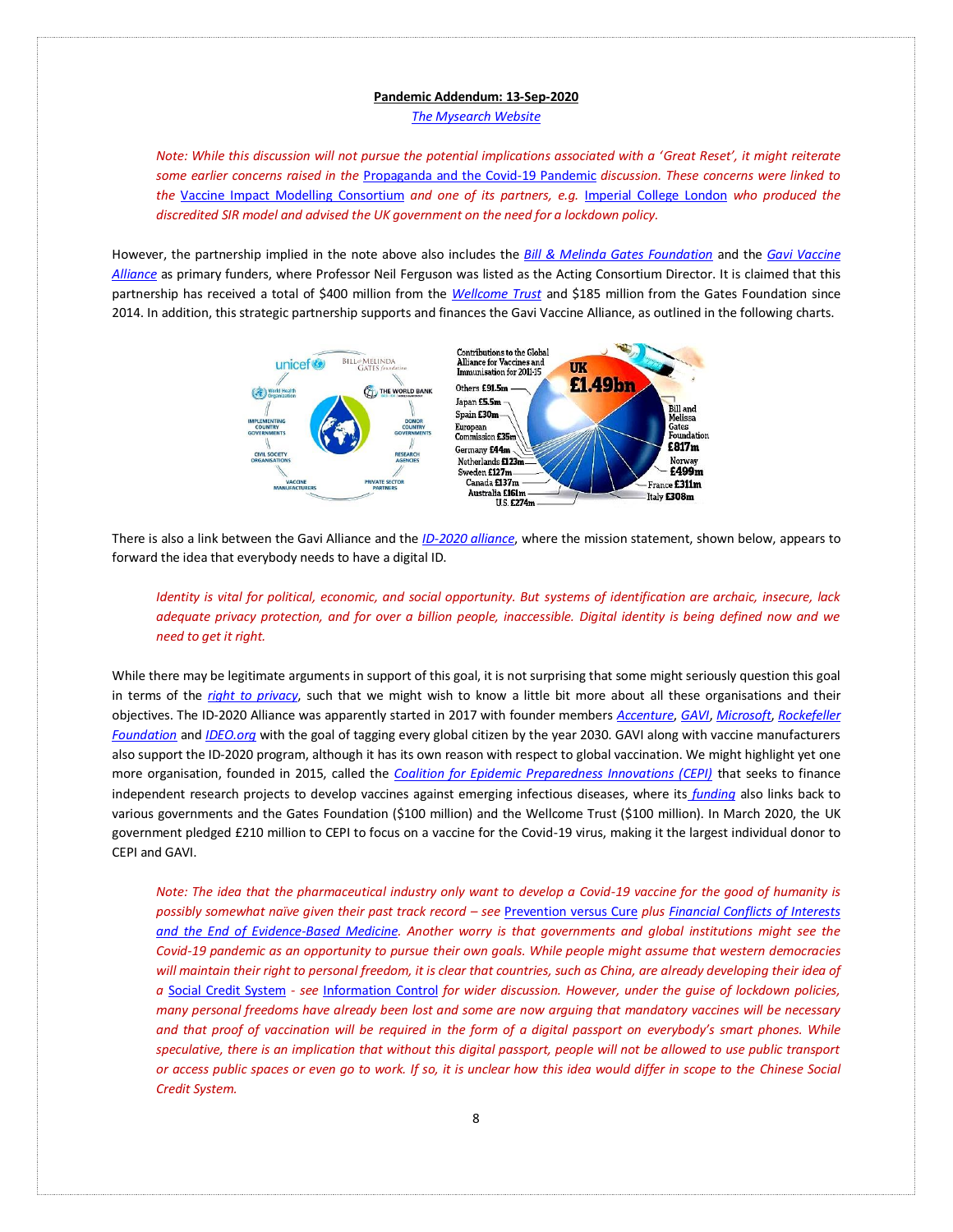*[The Mysearch Website](http://www.mysearch.org.uk/)*

So, having veered off into some speculative consequences, which might be linked back to Covid-19 lockdown policies, we might return to the more immediate implications on the economy - The Epidemiology - [Economics Tradeoff: 20-Aug-2020](https://www.youtube.com/watch?v=xwELsONc8X0)

*Note: In a Wall Street Journal article, dated 24-Aug-2020, it wrote that in response to the coronavirus, many governments deployed draconian tactics never used in modern times: severe and broad restrictions on daily activity that helped send the world into its deepest peacetime slump since the Great Depression. The equivalent of 400 million jobs have been lost world-wide, 13 million in the U.S. alone. Global output is on track to fall 5% this year, far worse than during the financial crisis, according to the International Monetary Fund.*

Clearly, there are potentially many factors that may have influenced governments in their strategy towards minimising the impact of the Covid-19 pandemic in their country. However, the statistical data shows no appreciable difference, as suggested in the table below. Where Brazil and Sweden in green had no lockdown, while the UK in orange had strict and prolonged lockdowns.

| Rank | Country       | Population    | <b>Infections</b> | %     | <b>Deaths</b> | %-Inf  | %-Pop  |
|------|---------------|---------------|-------------------|-------|---------------|--------|--------|
|      | Global        | 7,700,000,000 | 28.944.152        | 0.38% | 924.577       | 3.19%  | 0.012% |
|      | <b>Brazil</b> | 212.347.956   | 4,315,858         | 2.03% | 131.274       | 3.04%  | 0.062% |
| 14   | <b>UK</b>     | 67,772,000    | 365.174           | 0.54% | 41.623        | 11.40% | 0.061% |
| 38   | Sweden        | 10,343,403    | 86,505            | 0.84% | 5,846         | 6.76%  | 0.057% |

Based on the earlier SIR model with [R0=2.5], less than 25% of the susceptible population would be infected at the peak of the outbreak, such that it suggests that the majority of the population are either not exposed to the virus or have some form of immunity. As a general estimate, it is believed that 80% of those infected may only have mild symptoms, while another 15% may have more severe symptoms possibly requiring some medical treatment with only the final 5% experiencing life threatening symptoms. However, of the 80% infected, possibly in excess of 50% may have no symptoms at all, such that they are described as *[asymptomatic](https://en.wikipedia.org/wiki/Asymptomatic)* – see video *[SARS2 unexposed, normal healthy donors: 17-Jul-2020](https://www.youtube.com/watch?v=tDdZQlTwxrA)* for more detail on immunity due to earlier exposure to other corona viruses. We might also qualify the 5% with potentially life-threatening symptoms in terms of the deaths as a percentage of the population being in the region of 0.06%, where statistical evidence also shows that most can be correlated with older age groups, i.e. +60, and multiple comorbidities. Likewise, there is a strong suggestion that people with a general healthy immune system have little to fear from the virus, such that government advice about *[metabolic](https://www.youtube.com/watch?v=Wtof98E8cC4)  [syndrome caused by high insulin](https://www.youtube.com/watch?v=Wtof98E8cC4)* and the benefits of *[vitamin-D supplements](https://www.youtube.com/watch?v=VUaVjGqPoOI)* may have been more effective than lockdown, which it is known to have caused excess death by restricting the health services on offer to patients with other life-threatening conditions. Having attempted to present the statistical data and a range of expert opinions, we might return to the question tabled earlier.

### *So, why did so many governments adopt the lockdown strategy?*

It is recognised that this discussion might only speculate on this question. However, we might reasonably assume that most governments, i.e. politicians, were not qualified to formulate a strategy without input from people with expertise in multiple fields, e.g. *[epidemiology](https://en.wikipedia.org/wiki/Epidemiology)*, *[virology](https://en.wikipedia.org/wiki/Virology)* and many others. However, it is known that the body that advised the UK government, i.e. *[Scientific Advisory Group for Emergencies \(SAGE\)](https://en.wikipedia.org/wiki/Scientific_Advisory_Group_for_Emergencies)* was criticised for its lack of transparency in general, especially in regard to the discredited Imperial College model. It also appears that some members of SAGE had interests linked to other institutions that were funding vaccine research, as outlined above. If we put such speculative concerns to one-side, it might be accepted that none of these experts could have really understood the true nature and scope of the Covid-19 pandemic back in Feb-2020, such that a lockdown strategy might have simply appeared to be the safest option at that time. Of course, having decided on a lockdown strategy, in line with many other western governments, the general public needed to be convinced that the lockdown strategy was in their best interest, but without necessarily highlighting all the potential side-effects, e.g. excess death, job losses, social isolation and longer-term economic fallout. In this respect, the mainstream media only appears to have supported the lockdown narrative with no obvious evidence that it wanted to investigate any other alternatives, e.g. *[Sweden's social](https://en.wikipedia.org/wiki/COVID-19_pandemic_in_Sweden)  [distancing approach](https://en.wikipedia.org/wiki/COVID-19_pandemic_in_Sweden)*.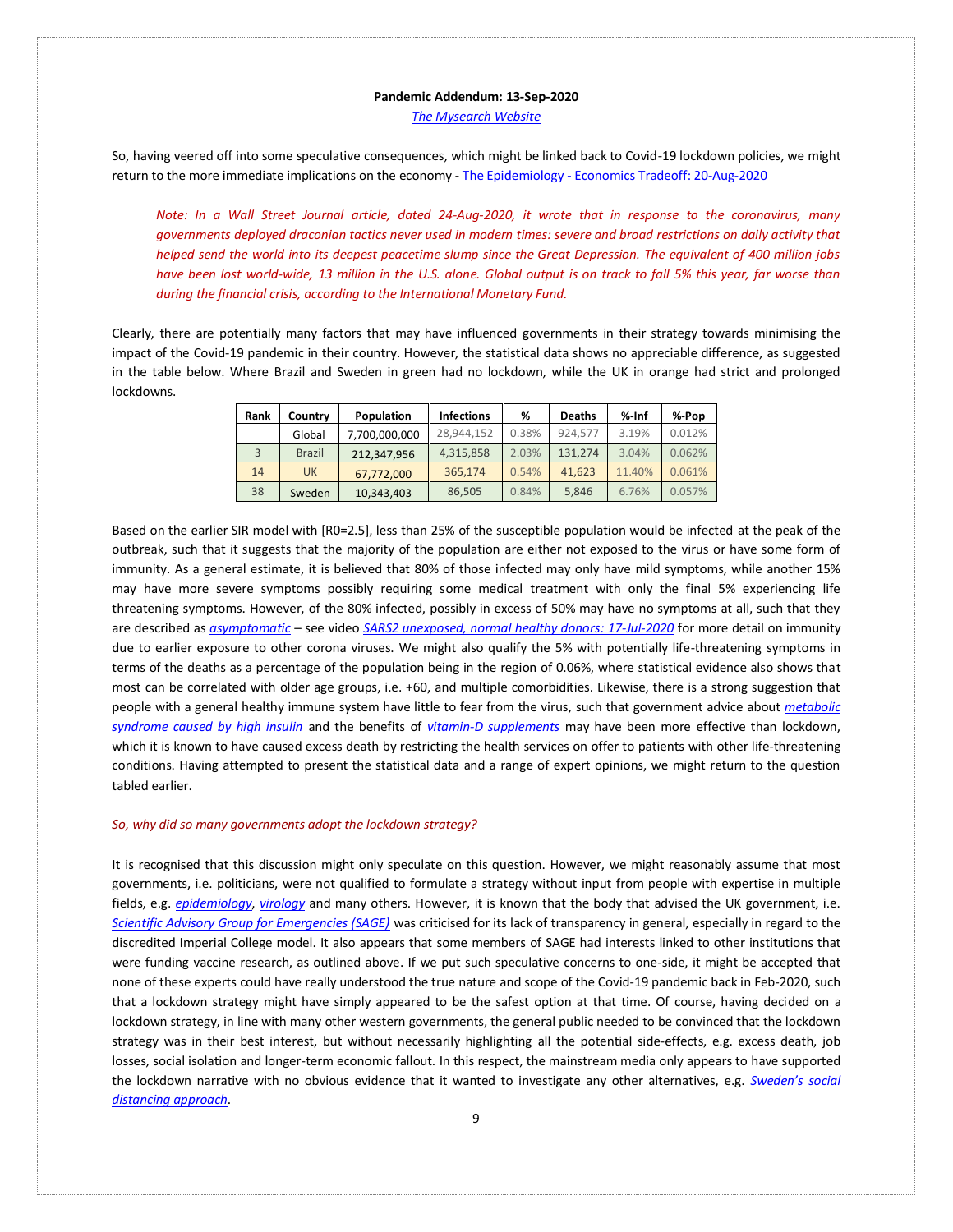*[The Mysearch Website](http://www.mysearch.org.uk/)*

#### *But is such speculation simply drifting towards conspiracy theory?*

It is recognised that some of the information cited appears to suggest that certain groups may be pursuing interests that extend beyond the scope of the Covid-19 pandemic. However, such an idea is hardly a conspiracy theory as it might be better described as simply a fact of life. Therefore, without actually knowing why so many western governments continue to pursue the lockdown approach, despite increasing doubts about its effectiveness, it is hardly surprising that certain powerful institutions might seek to use the situation to further their own interests. In terms of the earlier example of the '*Great Reset'*, see *[The Great Reset Explained: 12-Sep-2020,](https://www.youtube.com/watch?v=eNsW4ssOBxU)* the director of the *[International Monetary Fund \(IMF\)](https://en.wikipedia.org/wiki/International_Monetary_Fund)* has described the Covid-19 pandemic as a *'great opportunity'.* In a similar fashion, others may seek to use the Covid-19 pandemic to pursue their own agenda for *[climate change](http://www.mysearch.org.uk/website4/html/11.Climate.html)*, which is being supported by two other powerful institutions, e.g. the *[United Nations \(UN\)](https://en.wikipedia.org/wiki/United_Nations)* and the *[World Health Organisation \(WHO\)](https://en.wikipedia.org/wiki/World_Health_Organization)* – see videos *[UN chief on climate change and COVID-19: 28-Apr-2020](https://www.youtube.com/watch?v=UHoJP6a5218)* and *[WHO are trying to](https://www.air.tv/watch?v=ldUdSPafQ8yZTixWEjVnXQ)  [link the Coronavirus to Climate Change](https://www.air.tv/watch?v=ldUdSPafQ8yZTixWEjVnXQ)*. While many may perceive the first video to be a reasonable argument for positive change and the second as being too politically biased to the *[FOX news](https://en.wikipedia.org/wiki/Fox_News)* agenda, there are legitimate concerns that many of these powerful institutions are not being totally honest about their motives to the public.

# *But, how might lockdown policies adversely affect our lives?*

While a full discussion of this question is beyond the scope of this addendum, some outline of the issues might still be attempted. First, this discussion has questioned the *[efficacy of the lockdown](http://www.mysearch.org.uk/website4/html/24.Lockdown.html)* approach, where the previous link simply references an earlier discussion. However, irrespective of whether it was effective in minimising the impact of the virus, there have clearly been other implications stemming from the lockdown policy. 28,000

*Note: The chart right is taken from the* [Data Models and Data Reality](http://www.mysearch.org.uk/website4/html/28.Models.html) *discussion and shows the excess deaths, in red, over and above the average base line, in black, where the statistical data used to construct the chart right is based on an* [Office of National Statistics \(ONS\)](https://www.ons.gov.uk/peoplepopulationandcommunity/birthsdeathsandmarriages/deaths/datasets/weeklyprovisionalfiguresondeathsregisteredinenglandandwales) *weekly report, dated 15-May-2020. It might also be useful for the reader to reference another video entitled* [The Latest Data and Evidence](https://www.youtube.com/watch?v=-VLW0_XlWl4)*, dated 28-May-2020. Basically, the bottom section of the chart shows that there may have been a similar number of non-Covid deaths as actual Covid deaths, as medical services for the 637,000 people who died, on average, in the UK were restricted.* 



The lockdown policies have also adversely affected the lives of the living. For human-beings are '*creatures*' that have evolved to live in social groups, such that being forced to isolate from family, friends and colleagues can be traumatic and stressful for many in society. It is known that the effects of isolation, both short and long-term, can cause psychological and physical health problems. Such problems can manifest themselves in terms of increase levels of anxiety, aggression and depression. Of course, economic and financial worries can also put increase pressure on families, which not only causes stress to the parents, but psychological stress on the children.

*Note: Peter Nilsson, a professor of internal medicine and epidemiology at Lund University, warns that the economic devastation caused by lockdowns will cause more deaths than the coronavirus itself. Part of the reasoning why the effects of the economy might be so devastating might be explain in the following videos:* [Why You Should Be Very Afraid](https://www.youtube.com/watch?v=G-Rp6bGORc8&t=334s)  [of A K-shaped Recovery: 13-Sep-2020](https://www.youtube.com/watch?v=G-Rp6bGORc8&t=334s) *and* [Will Governments Save Us?: 28-Jul-2020](https://www.youtube.com/watch?v=rJAUWXP6jTQ)

One final comment might be made about personal freedoms, or *[civil liberties](https://en.wikipedia.org/wiki/Civil_liberties)*, which we normally assume democratic governments will protect. In part, lockdown policies have been imposed without sufficient debate as to whether they are really effective, which many believed have set a very worrying precedence for the future – see *[Liberty and The Rule of Law:](https://www.youtube.com/watch?v=1meGZFDhYRo)  [13-Apr-2020](https://www.youtube.com/watch?v=1meGZFDhYRo)*. Whether a more open and honest debate takes place may possibly be seen as a litmus test of the real health of our society.